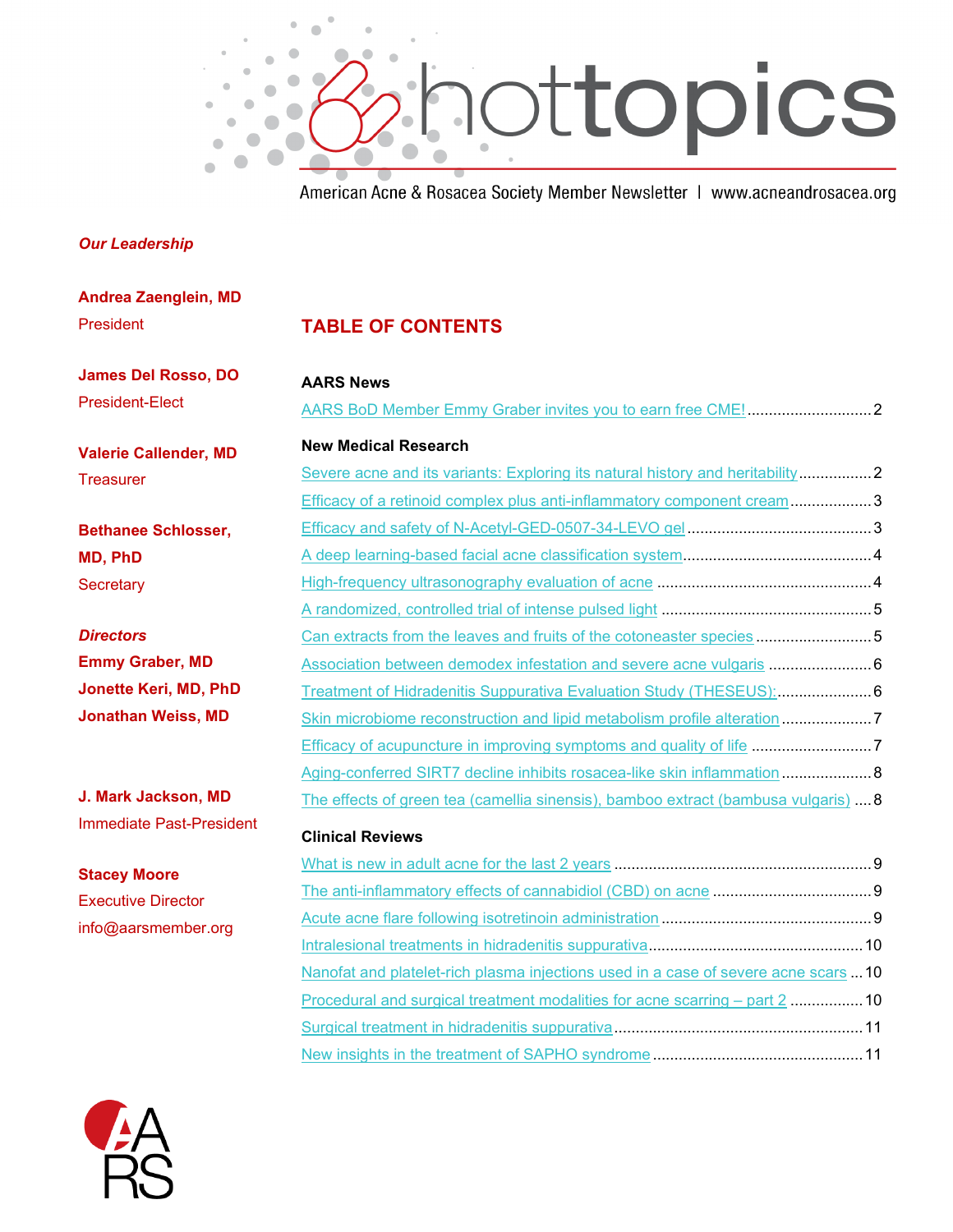## **AARS News**

<span id="page-1-0"></span>**AARS BoD Member Emmy Graber invites you to earn free CME!** AARS Members are invited to attend two free CME meetings on acne, rosacea and acne scarring. For more information and to register for the in person event in Aspen, Colorado on Friday, June 24, 2022 visit [www.cosmeticbootcamp.com,](http://www.cosmeticbootcamp.com/) registration for the symposium is part of the Cosmetic Bootcamp registration process. The Annual Virtual ARM Meeting will take place on Tuesday, October 18, 2022, please visit <https://armmeeting.com/> for further information including registration.



## **New Medical Research**

<span id="page-1-1"></span>**Severe acne and its variants: Exploring its natural history and heritability.** Greywal T, Kusari A, Han AM, et al. Pediatr Dermatol. 2022 May 18. doi: 10.1111/pde.14990. Online ahead of print. <https://pubmed.ncbi.nlm.nih.gov/35584791/>

Background: Acne vulgaris varies in clinical severity, from minimal comedonal disease to severe hemorrhagic and ulcerative lesions with scarring. While a family history confers a higher risk for developing acne, the correlation between heritability and clinical severity remains unclear. Objective: To examine the natural history and heritability of severe acne with scarring in patients undergoing isotretinoin therapy. Methods: A total of 101 subjects with severe acne with scarring and its variants, including acne conglobata and acne fulminans, were enrolled. All subjects and adult family members underwent an interview regarding their acne, and a corresponding "historical" Investigator's Global Assessment (hIGA) score (0 = clear, 1 = almost clear, 2 = mild,  $3$  = moderate, 4 = severe,  $5$  = very severe) was assigned. Study assessors performed an "examination" Investigator's Global Assessment (eIGA) based on the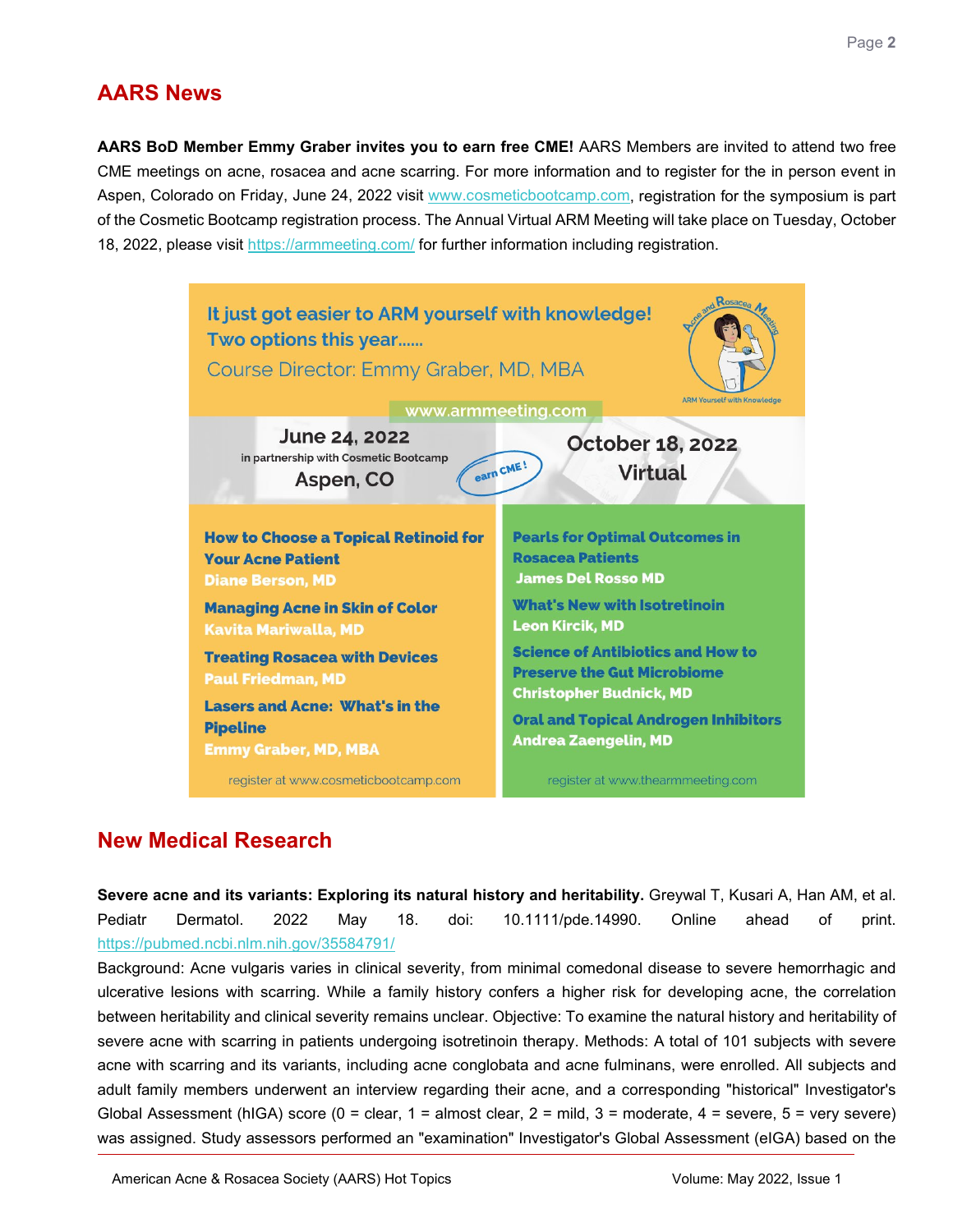clinical examination of each subject ( $0 =$  clear,  $1 =$  almost clear,  $2 =$  mild,  $3 =$  moderate,  $4 =$  severe,  $5 =$  very severe). A detailed family history and pedigree were documented. Results: Most subjects were Caucasian (44.5%) and male (79.2%) who had previously used doxycycline and/or minocycline (86.1%). The mean eIGA and hIGA scores were 2.7 and 4.4, respectively. 37.2% of subjects had one first-degree relative with a history of moderate or severe acne with scarring; of note, of the patients with hemorrhagic disease, 30% had at least one parent with moderate or severe acne. Conclusions: Severe forms of acne often "cluster" in families, underscoring the heritable nature of acne and the prognostic value of a family history of moderate or severe disease.

<span id="page-2-0"></span>**Efficacy of a retinoid complex plus anti-inflammatory component cream alone or in combination with prebiotic food supplement in adult acne: A randomized, assessor-blinded, parallel-group, multicenter trial on 184 women.** Kazandjieva J, Dimitrova J, Sankeva M, et al. J Cosmet Dermatol. 2022 May 12. doi: 10.1111/jocd.15074. Online ahead of print.<https://pubmed.ncbi.nlm.nih.gov/35545875/>

Background: Adult Female acne (AFA) nowadays is a very common skin condition affecting mainly women aged between 25 - 40. The treatment of AFA could be challenging. Study aim: We evaluate and compare the efficacy and tolerability of a cream formulation containing two retinoid molecules (hydroxypinacolone/retinyl palmitate) combined with Iris Florentina root extract and a complex of three oligopeptides (C) applied twice a day (morning and evening) alone or in combination (C+O) with a food supplement containing a mixture of prebiotic molecules (FOS&GOS) zinc, lactoferrin and niacinamide. Subjects and methods: In a multicenter, randomized, assessor-blinded, 12-week trial we assessed the efficacy of these two regimens in the evolution of AFA lesions (non-inflammatory: NI-L; inflammatory: IL; and total number of lesions: TL). Additional efficacy endpoints were the evolution of the 6-point (from 0 to 5) GEA and Adult Female Acne Scoring Tool (AFAST) scores. Results: One hundred and eighty-four women (mean age 32±6 years) with AFA agreed to participate after obtaining informed consent. They were randomized (2:1) to the topical product (n=123) (Group C) or to the combination (n=61) (Group C+O) treatment. All enrolled patients concluded the trial with no drop-out. At baseline NI-L, IL and TL acne lesions count were 15±9, 9±5, and 24±14 in the Group C and 19±8, 9±4, and 29±10 in Group C+O. In comparison with the number of the acne lesions at the baseline, both treatment regimens induced a significant reduction (p=0.0001, ANOVA test) at week 12 in NI-L, IL, and TL by -54%, -63% and -59% in Group C and by -55%, -73% and -61% in the Group C+O, respectively. At week 12 the absolute IL count reduction vs. baseline was significantly (p=0.0158) greater in Group C+O (-7.0) in comparison with Group C (- 5.5). The GEA absolute score reduction in Group C+O group was significantly greater in comparison with Group C (- 1.5 vs. -1.1; p=0.0097). In the Group C+O a greater percentage of success treatment (defined as a GEA score of 0/1 at week 12) was observed in comparison with Group C (39% vs. 27%; p=0.06). AFAST score at baseline was 2.4±0.5 in group C and 2.8±0.6 in group C+O. AFAST score was reduced by 21% and by 51% after 6 and 12 weeks of treatment in group C and by 22% and 55% in group C+O, respectively. Both treatment regimens were well tolerated. Not relevant adverse events were recorded. Conclusion: A cream containing retinoids molecules and Iris Florentina root extract is effective and well tolerated in the management of AFA. The treatment combination with a prebiotic and anti-inflammatory food supplement offers an additional clinical benefit mainly in reducing inflammatory lesions and improving the severity acne score.

<span id="page-2-1"></span>**Efficacy and safety of N-Acetyl-GED-0507-34-LEVO gel in patients with moderate-to severe facial acne vulgaris: A phase 2B randomized double-blind, vehicle-controlled trial.** Picardo M, Cardinali C, La Placa M, et al. Br J Dermatol. 2022 May 12. doi: 10.1111/bjd.21663. Online ahead of print. <https://pubmed.ncbi.nlm.nih.gov/35553043/>

Background: Preliminary in vitro and in vivo studies have supported the efficacy of the peroxisome proliferatoractivated receptor-γ (PPARγ) modulator N-Acetyl-GED-0507-34-LEVO (NAC-GED) for the treatment of acne inducing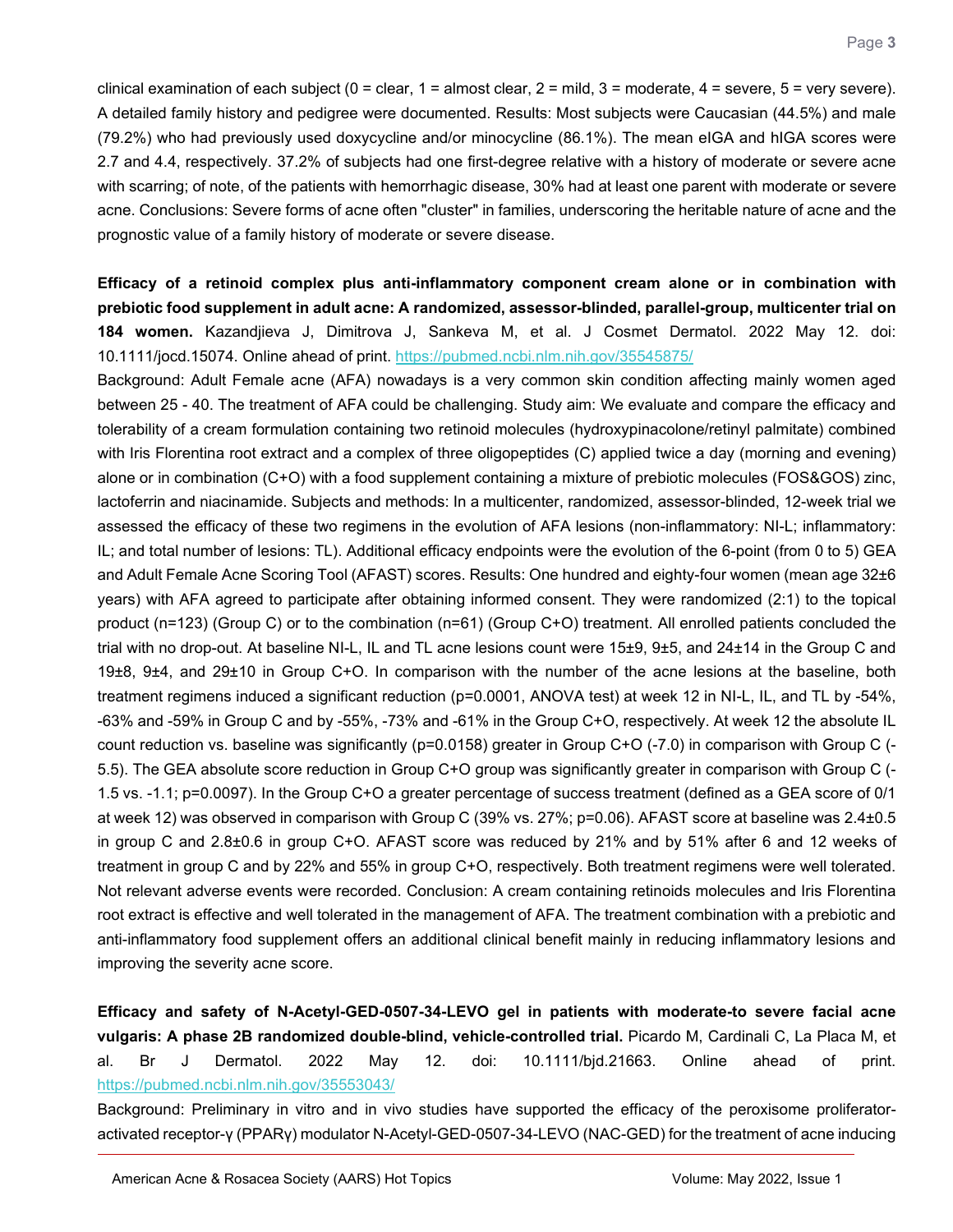sebocyte differentiation, improving sebum composition and controlling the inflammatory process. Objective: Evaluation of the efficacy and safety of NAC-GED (5% and 2%) in subjects with moderate-to- severe facial acne vulgaris. Methods: This double-blind, phase 2 randomized controlled clinical trial was conducted at 36 sites in Germany, Italy, and Poland. Facial acne patients aged 12-30 years, with an Investigator's Global Assessment (IGA) score of 3-4 and an inflammatory and non-inflammatory lesion count of 20-100 were randomized to topically apply the study drug (2% or 5%) or placebo (vehicle), once daily for 12 weeks. The efficacy co-primary endpoints were percentage change from baseline in total lesion count (TLC) and IGA success at week 12; the safety endpoints were adverse and serious tolerability adverse events (AE and SAE). This study was registered with EudraCT, 2018-003307- 19. Results: Between Q1, 2019 and Q1, 2020 450 patients [418 (93%) with IGA=3; 32 (7%) with IGA=4] were randomly assigned to NAC-GED 5%, NAC-GED 2% or vehicle (n=150 each). The percent change TLC reduction was significantly higher in both the NAC-GED 5% (-57.1%, 95% CI: -60.8,- 53.4, p<0.001) and 2% (-44.7%, 95% CI:-49.1,- 40.1, p<0.001) groups compared to vehicle (-%, 95% CI: -37.6,-30.2). A higher proportion of patients treated with NAC-GED 5% experienced IGA success (45%, 95% CI:38,53) compared to the vehicle group (24%, 95% CI:18,31), p<0.001. IGA success rate was 33% in NAC-GED 2% group (p=n.s vs vehicle). The percentage of patients who had ≥ 1AEs was 19%, 16%, and 19% (NAC-GED 5%, NAC-GED 2% and vehicle, respectively). Conclusions: The topical application of NAC-GED 5% reduced TLC, increased the IGA success rate and was safe for patients with acne vulgaris. Thus, NAC-GED, a new PPARγ modulator, showed an effective clinical response.

[Download Reference Document](https://files.constantcontact.com/c2fa20d1101/fff97f3d-8b11-46f3-a7bb-bf586c504c5a.pdf?rdr=true)

<span id="page-3-0"></span>**A deep learning-based facial acne classification system.** Quattrini A, Boër C, Leidi T, Paydar R. Clin Cosmet Investig Dermatol. 2022 May 11;15:851-857. doi: 10.2147/CCID.S360450. eCollection 2022. <https://pubmed.ncbi.nlm.nih.gov/35585864/>

Introduction: Acne is one of the most common pathologies and affects people of all ages, genders, and ethnicities. The assessment of the type and severity status of a patient with acne should be done by a dermatologist, but the ever-increasing waiting time for an examination makes the therapy not accessible as quickly and consequently less effective. This work, born from the collaboration with CHOLLEY, a Swiss company with decades of experience in the research and production of skin care products, with the aim of developing a deep learning system that, using images produced with a mobile device, could make assessments and be as effective as a dermatologist. Methods: There are two main challenges within this task. The first is to have enough data to train a neural model. Unlike other works in the literature, it was decided not to collect a proprietary dataset, but rather to exploit the enormity of public data available in the world of face analysis. Part of Flickr-Faces-HQ (FFHQ) was re-annotated by a CHOLLEY dermatologist, producing a dataset that is sufficiently large, but still very extendable. The second challenge was to simultaneously use high-resolution images to provide the neural network with the best data quality, but at the same time to ensure that the network learned the task correctly. To prevent the network from searching for recognition patterns in some uninteresting regions of the image, a semantic segmentation model was trained to distinguish, what is a skin region possibly affected by acne and what is background and can be discarded. Results: Filtering the reannotated dataset through the semantic segmentation model, the trained classification model achieved a final average f1 score of 60.84% in distinguishing between acne affected and unaffected faces, result that, if compared to other techniques proposed in the literature, can be considered as state-of-the-art.

<span id="page-3-1"></span>**High-frequency ultrasonography evaluation of acne by thickness and power doppler vascular analysis.** Wu X, Jiang T. J Ultrasound Med. 2022 May 10. doi: 10.1002/jum.15941. Online ahead of print. <https://pubmed.ncbi.nlm.nih.gov/35535957/>

Objectives: To assess acne vulgaris quantitatively using high-frequency ultrasonography (HF-USG) and power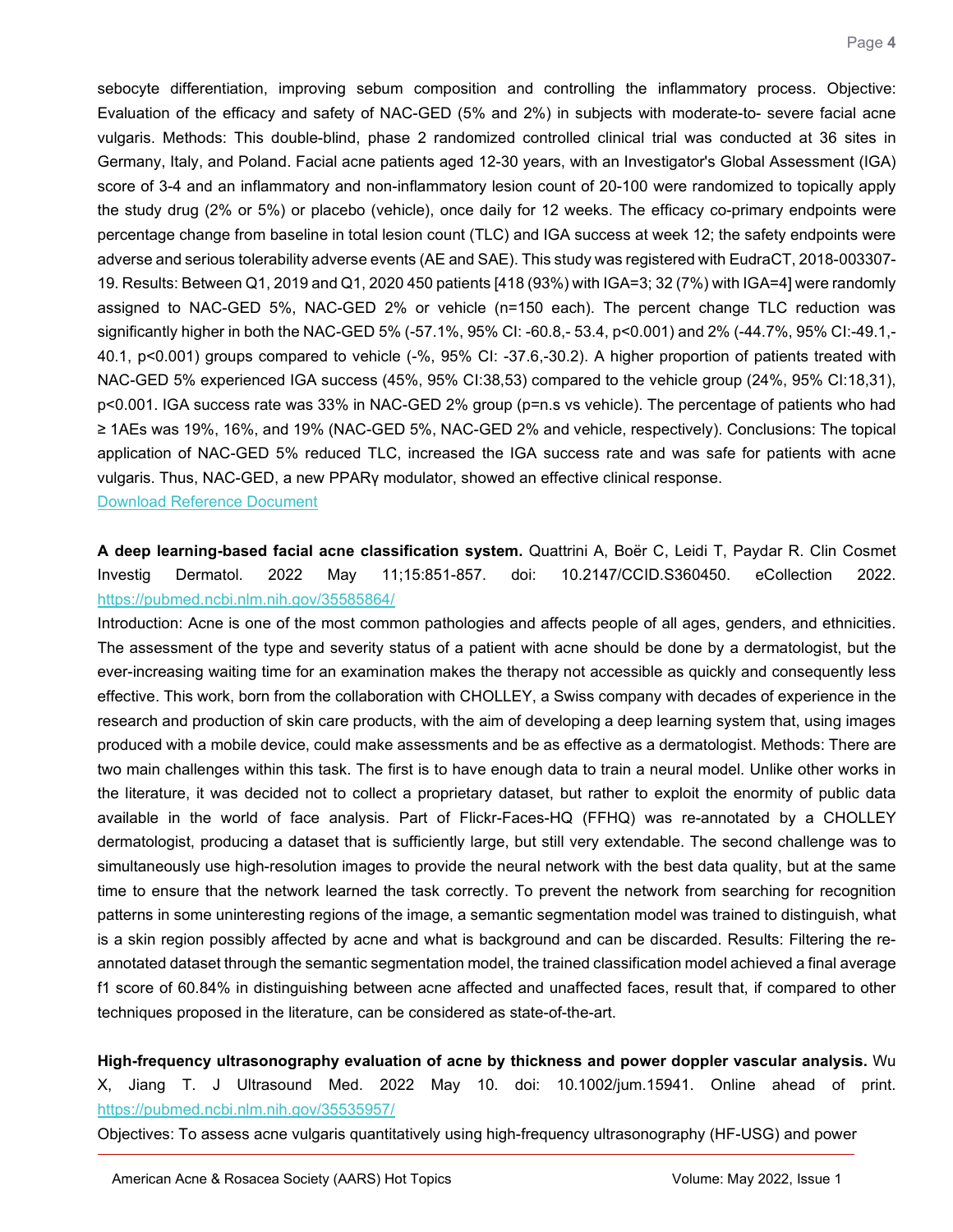Doppler (PD) and investigate the feasibility and application value of HF-USG and PD in acne vulgaris. Methods: A total of 105 patients with the diagnosis of acne vulgaris in the face referred by a dermatologist were studied prospectively. All the acne patients enrolled were clinically classified by two attending dermatologists independently using three degrees with four levels of classification evaluating only the severest lesion. Gray-scale ultrasound was used to assess the thickness of the lesion, and the thickness ratio was calculated. PD equipped with Qpack semiquantitative analysis software was used to assess blood signals of the lesion, and Qpack ratio, Qpack peak were calculated. Ten level-4 acne patients were re-evaluated after 2 weeks' treatment, and the results were compared with those before treatment. Results: A total of 105 patients were categorized into four groups by dermatologists, 23 cases were comedones, 33 were papules, 26 were pustules, and 23 were nodules/cysts. There were significant differences in thickness ratio (P < .001), Qpack ratio (P < .001), and Qpack peak (P < .001) among the four groups. For the 10 level-4 acne patients treated 2 weeks by the dermatologist, the difference in thickness ratio between pre-treatment and post-treatment showed no significance ( $P = .06$ ). However, Qpack ratio and Qpack peak were significantly decreased between pre-treatment and post-treatment (both P = .01). Conclusions: HF-USG and PD equipped with semi-quantitative analysis software can assess acne vulgaris quantitatively, which provides a good basis for the classification and treatment of acne. Their features include thickness ratio, Qpack ratio, and Qpack peak, with Qpack ratio and Qpack peak being the sensitive features for the early efficacy evaluation.

<span id="page-4-0"></span>**A randomized, controlled trial of intense pulsed light in combination with minocycline hydrochloride for the treatment of inflammatory acne vulgaris.** Qu H, Wang Y, Yang F, et al. J Cosmet Dermatol. 2022 May 5. doi: 10.1111/jocd.15046. Online ahead of print.<https://pubmed.ncbi.nlm.nih.gov/35510753/>

Background: It has been a long-term debate over the concomitant treatment of inflammatory acne vulgaris using intense pulsed light (IPL) and minocycline due to the photosensitivity of minocycline. Objective: We aimed to evaluate the safety and efficiency of IPL combined with minocycline in treating acne vulgaris in a randomized trial. Methods: A total of 40 patients were enrolled and randomly assigned into two groups which were either given minocycline (100 mg per day) for 8 weeks with IPL treatments three times at weeks 0, 4, and 8, or the same dosage of minocycline only. The evaluations for inflammatory lesion count, Investigator Global Assessment of Acne (IGA), erythema, and purpura indexes were taken before treatment and at weeks 4, 8, and 16. Results: There were significant improvements in inflammatory lesion count, IGA scores, and purpura index in both groups as compared with the baseline at week 16 ( $p$  < 0.02). The concomitant therapy, but not minocycline only, significantly improved the erythema index ( $p = 0.40$ ) at the 16th week as compared with the baseline. The group with combined treatment showed significantly continuous improvements in inflammatory lesion counts ( $p < 0.04$ ) and IGA scores ( $p \le 0.02$ ) at weeks 4, 8, and 16 as compared with the group given minocycline only. No severe adverse effects were observed during the trial. Conclusion: IPL in combination with minocycline shows a better clinical efficacy for the treatment of inflammatory acne vulgaris than minocycline alone, and it is safe.

<span id="page-4-1"></span>**Can extracts from the leaves and fruits of the cotoneaster species be considered promising anti-acne agents?** Krzemińska B, Dybowski MP, Klimek K, et al. Molecules. 2022 May 2;27(9):2907. doi: 10.3390/molecules27092907. <https://pubmed.ncbi.nlm.nih.gov/35566257/>

This study aimed to evaluate the phenolic profile and biological activity of the extracts from the leaves and fruits of Cotoneaster nebrodensis and Cotoneaster roseus. Considering that miscellaneous species of Cotoneaster are thought to be healing in traditional Asian medicine, we assumed that this uninvestigated species may reveal significant therapeutic properties. Here, we report the simultaneous assessment of chemical composition as well as biological activities (antioxidant, anti-inflammatory, antibacterial, and cytotoxic properties) of tested species. Complementary LC-MS analysis revealed that polyphenols (especially flavonoids and proanthocyanidins) are the overriding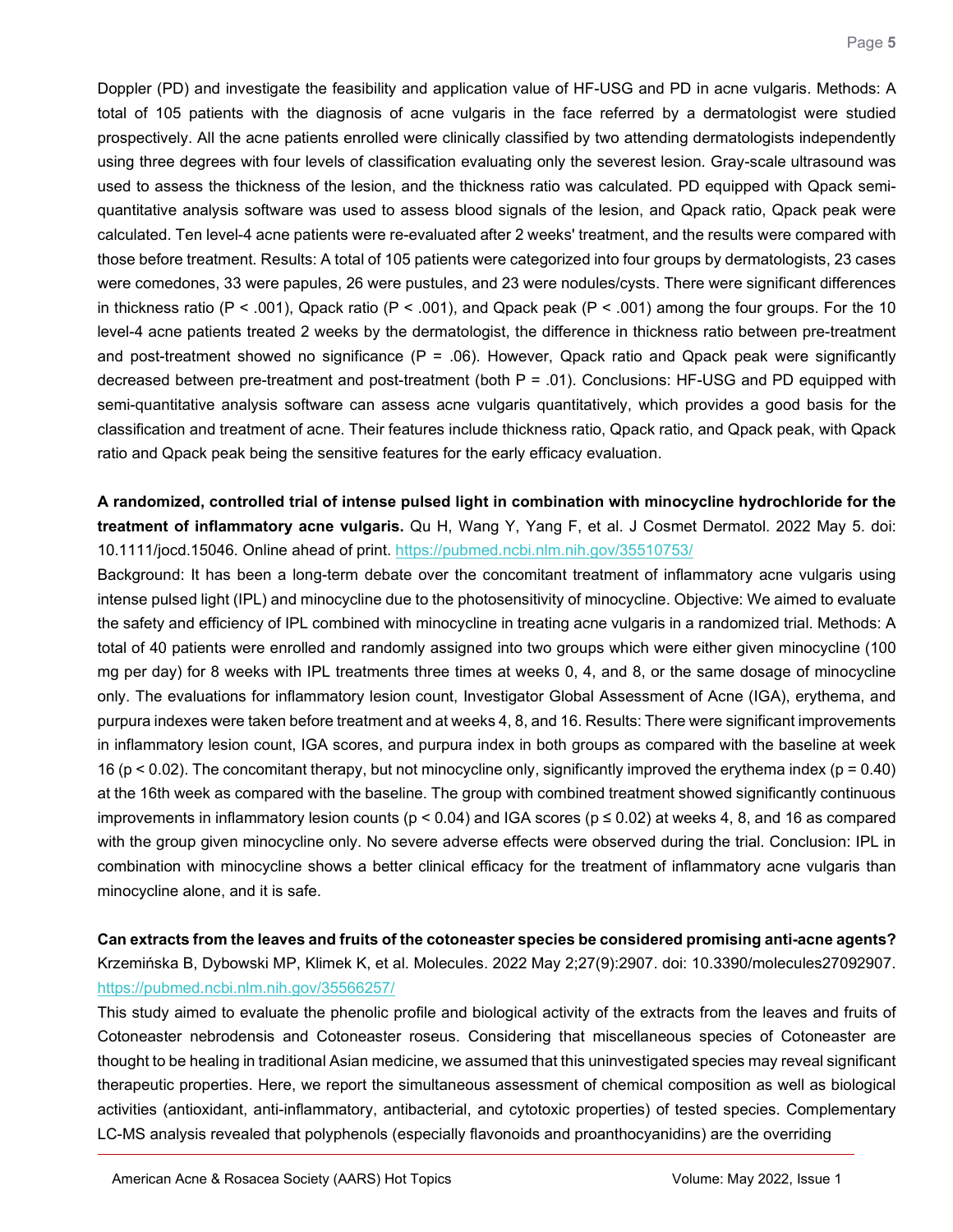phytochemicals with the greatest significance in tested biological activities. In vitro chemical tests considering biological activities revealed that obtained results showed different values depending on concentration, extraction solvent as well as phenolic content. Biological assays demonstrated that the investigated extracts possessed antibacterial properties and were not cytotoxic toward normal skin fibroblasts. Given the obtained results, we concluded that knowledge of the chemical composition and biological activities of investigated species are important to achieve a better understanding of the utilization of these plants in traditional medicine and be useful for further research in their application to treat various diseases, such as skin disorders.

[Download Reference Document](https://files.constantcontact.com/c2fa20d1101/7f04ebb0-d656-4bb0-ae5a-ccf5367e1f9e.pdf?rdr=true)

<span id="page-5-0"></span>**Association between demodex infestation and severe acne vulgaris: A cross-sectional study of 168 patients.** Maldonado-Gómez W, Mera-Villasis K, Guevara-Sánchez E, et al. Actas Dermosifiliogr. 2022 Apr 30;S0001- 7310(22)00331-3. doi: 10.1016/j.ad.2022.03.011. Online ahead of print.<https://pubmed.ncbi.nlm.nih.gov/35504311/> Background and objectives: Infestation with Demodex mites has been associated with acne vulgaris. The aim of this study was to explore the association between Demodex infestation and severe acne vulgaris in outpatients seen at Hospital Regional Lambayeque in Chiclayo, Peru. Material and methods: We conducted a cross-sectional study of 46 patients with severe acne and 92 patients with nonsevere acne. Severe acne vulgaris was diagnosed if the score was 3 or more on the Spanish Acne Severity Scale (EGAE, in its Spanish acronym). Demodex infestation was diagnosed when a skin surface biopsy showed more than 5 mites/cm2. Results: The patients had a median age of 18 years (interquartile range, 15-20 years), 60.9% were male, 81.9% lived in an urban area, and 29.7% were infested with Demodex mites. In the bivariate analysis, severe acne vulgaris was significantly associated with Demodex infestation  $(P = .001)$ , sex  $(P = .003)$ , residence  $(P = .015)$ , a paternal history of acne  $(P = .045)$ , a maternal history of acne  $(P = .001)$ .045), and type of skin (P < .001) In the multivariate analysis, after adjustment for male sex, urban residence, previous treatment, maternal and paternal history of acne vulgaris, and an oily skin type, patients with Demodex infestation were 4.2 times more likely to have severe acne vulgaris (95% CI, 1.6-10.9; P = .003). Conclusion: Demodex infestation was associated with severe acne vulgaris in outpatients at our hospital.

<span id="page-5-1"></span>**Treatment of Hidradenitis Suppurativa Evaluation Study (THESEUS): Protocol for a prospective cohort study.** Bates J, Stanton H, Cannings-John R, et al. BMJ Open. 2022 Apr 21;12(4):e060815. doi: 10.1136/bmjopen-2022- 060815.<https://pubmed.ncbi.nlm.nih.gov/35450918/>

Background: Hidradenitis suppurativa (HS) is a chronic, painful, inflammatory skin disease with estimates of prevalence in the European population of 1%-2%. Despite being a relatively common condition, the evidence base for management of HS is limited. European and North American management guidelines rely on consensus for many aspects of treatment and within the UK variations in management of HS have been identified. The HS James Lind Alliance Priority Setting Partnership (PSP) published a top 10 list of future HS research priorities including both medical and surgical interventions. The aims of the THESEUS study are to inform the design of future HS randomized controlled trials (RCTs) and to understand how HS treatments are currently used. THESEUS incorporates several HS PSP research priorities, including investigation of oral and surgical treatments. Core outcome domains have been established by the HIdradenitis SuppuraTiva cORe outcomes set International Collaboration (HISTORIC) and THESEUS is designed to validate instruments to measure the domains. Methods and analysis: The THESEUS study is a prospective observational cohort study. Participants, adults with active HS of any severity, will be asked to select one of five HS treatment options that is appropriate for their HS care. Participants will be allocated to their chosen treatment intervention and followed for a period of up to 12 months. Outcomes will be assessed at 3-monthly intervals using HISTORIC core outcome instruments. Video recordings of the surgical and laser operations will provide informational and training videos for future trials. Nested mixed-methods studies will characterize the interventions in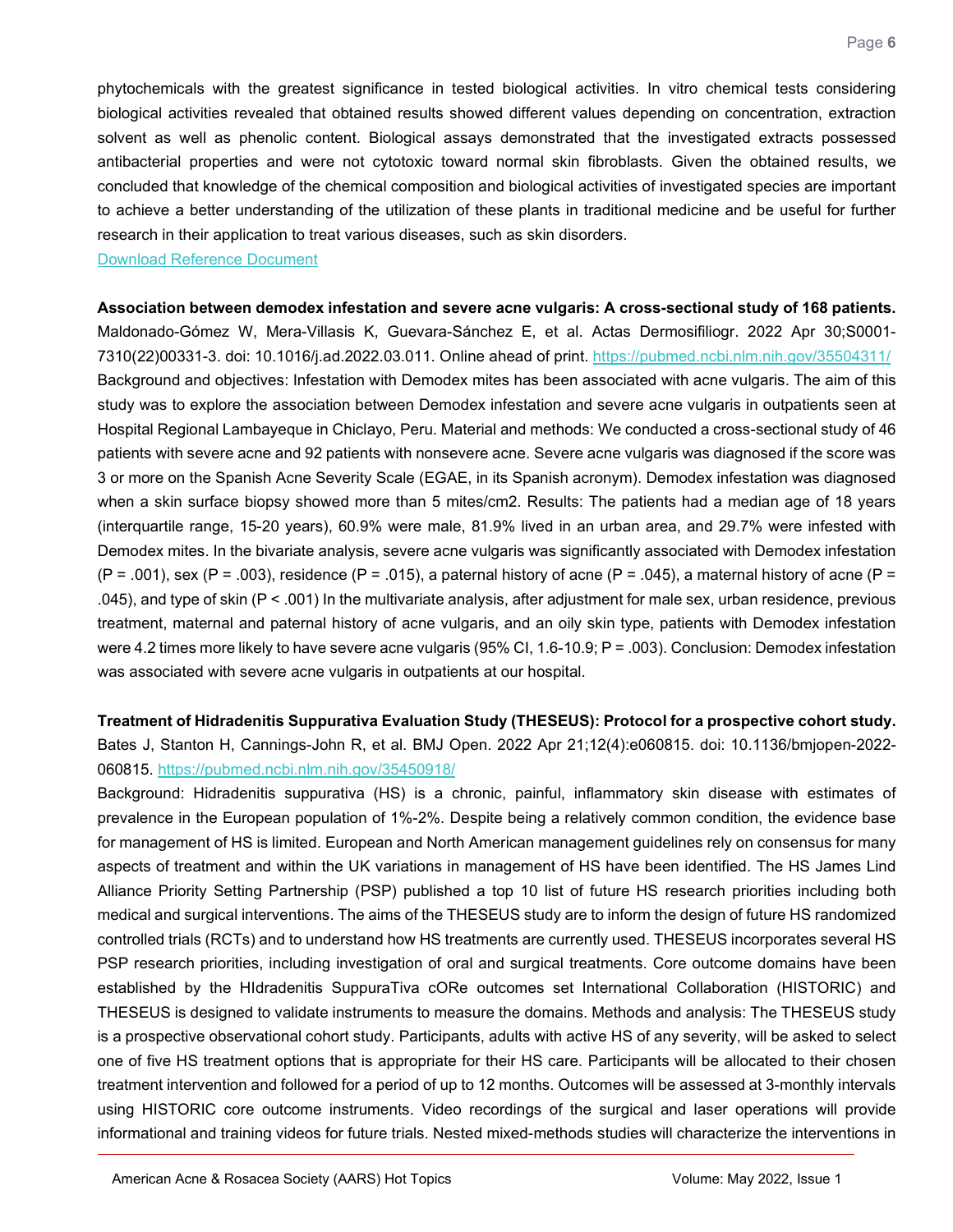clinical practice, understand facilitators and barriers to recruitment into future HS RCTs and examine patients' and clinicians' perspectives on HS treatment choices.

[Download Reference Document](https://files.constantcontact.com/c2fa20d1101/0d311144-b962-4b4b-be07-c1fb04cce3f4.pdf?rdr=true)

<span id="page-6-0"></span>**Skin microbiome reconstruction and lipid metabolism profile alteration reveal the treatment mechanism of cryptotanshinone in the acne rat.** Zhu Z, Zeng Q, Wang Z, et al. Phytomedicine. 2022 Jul;101:154101. doi: 10.1016/j.phymed.2022.154101. Epub 2022 Apr 18.<https://pubmed.ncbi.nlm.nih.gov/35472695/>

Background: Acne has become one of the most prevalent skin disorders, affecting mostly young people's physical and mental health globally. Cryptotanshinone (CPT) is a potential drug for acne, but its mechanism of acne treatment has not been thoroughly studied on the microbiota. Till date, only a few studies are directed to the impact of acne therapy on skin microbiota and lipid metabolites. Purpose: The action mechanism of CPT treatment of acne was investigated by the strategy of microbiome integration with lipidomics. Methods: The 16Sr DNA sequencing was used to detect skin microbiota composition, and absolute quantitative lipidomics was utilized to identify lipid metabolites profiles levels. Four key proteins of the glycolysis pathway were detected with the immunochemistry method. Antibacterial analysis was used to evaluate CPT treatment of acne. Results: CPT significantly inhibited Staphylococcus epidermidis and Staphylococcus aureus. Combination of the skin microbiome and lipidomics analysis, 29 types of differentially expressed flora (DEFs) and 782 differentially expressed lipid metabolites (DELMs) were significantly altered, especially Staphylococcus, Corynebacterium, Ralstonia, Enhydrobacter, Burkholderia, and Streptococcus. Cer was mainly regulated by Staphylococcus and Corynebacterium, whereas TG and DG were mainly regulated by Ralstonia, Enhydrobacter, Burkholderia, and Streptococcus. The glycolysis pathway was significantly regulated by Staphylococcus on CPT treatment of acne. The energy metabolism, lipid metabolism, immune system, glycan biosynthesis, and metabolism could be reversed by CPT. Conclusion: CPT might help acne rats rebuild their skin microbiota and alter lipid metabolism signatures. Furthermore, since skin microbes and skin lipid metabolites have a close correlation and are both regulated by CPT, the findings potentially provide a research foundation for the discovery of biomarkers of skin microbiome imbalance and targeted treatment of acne development mechanisms.

<span id="page-6-1"></span>**Efficacy of acupuncture in improving symptoms and quality of life of patients with acne vulgaris: A randomized sham acupuncture-controlled trial.** Jiao R, Zhai X, Zhang X, et al. Acupunct Med. 2022 Apr 18;9645284221076506. doi: 10.1177/09645284221076506. Online ahead of print. <https://pubmed.ncbi.nlm.nih.gov/35437030/>

Objective: The aim of this study was to examine the effectiveness of acupuncture in treating the symptoms and quality of life (QoL) of patients with moderate or severe acne vulgaris (AV). Methods: Participants were randomly assigned (1:1) to receive 12 treatment sessions of acupuncture or sham acupuncture over 4 weeks with 24 weeks of follow-up. The primary outcome was the change from baseline in the Skindex-16 scale total score at treatment completion. Secondary outcomes included Skindex-16 subscale score, Dermatology Life Quality Index scale total score, total lesion count and inflammatory lesion count, and visual analogue scale scores for itch and pain evaluation. Results: There was no statistically significant between-group difference for the primary outcome or any secondary outcomes after 4 weeks of treatment and at 16 and 28 weeks of follow-up, except for the Skindex-16 emotions subscale at week 4 (p = 0.026). No serious adverse events occurred in either group. Conclusion: Acupuncture may not effectively relieve the symptoms of patients with moderate or severe AV or improve QoL. Given the limitations of a relatively short treatment course compared to other studies and the likelihood that sham acupuncture is not inert, further studies with treatment durations of 12 weeks or longer and a waitlist (no treatment) control or Western medicine-treated control group should be considered to evaluate the effects of acupuncture on AV.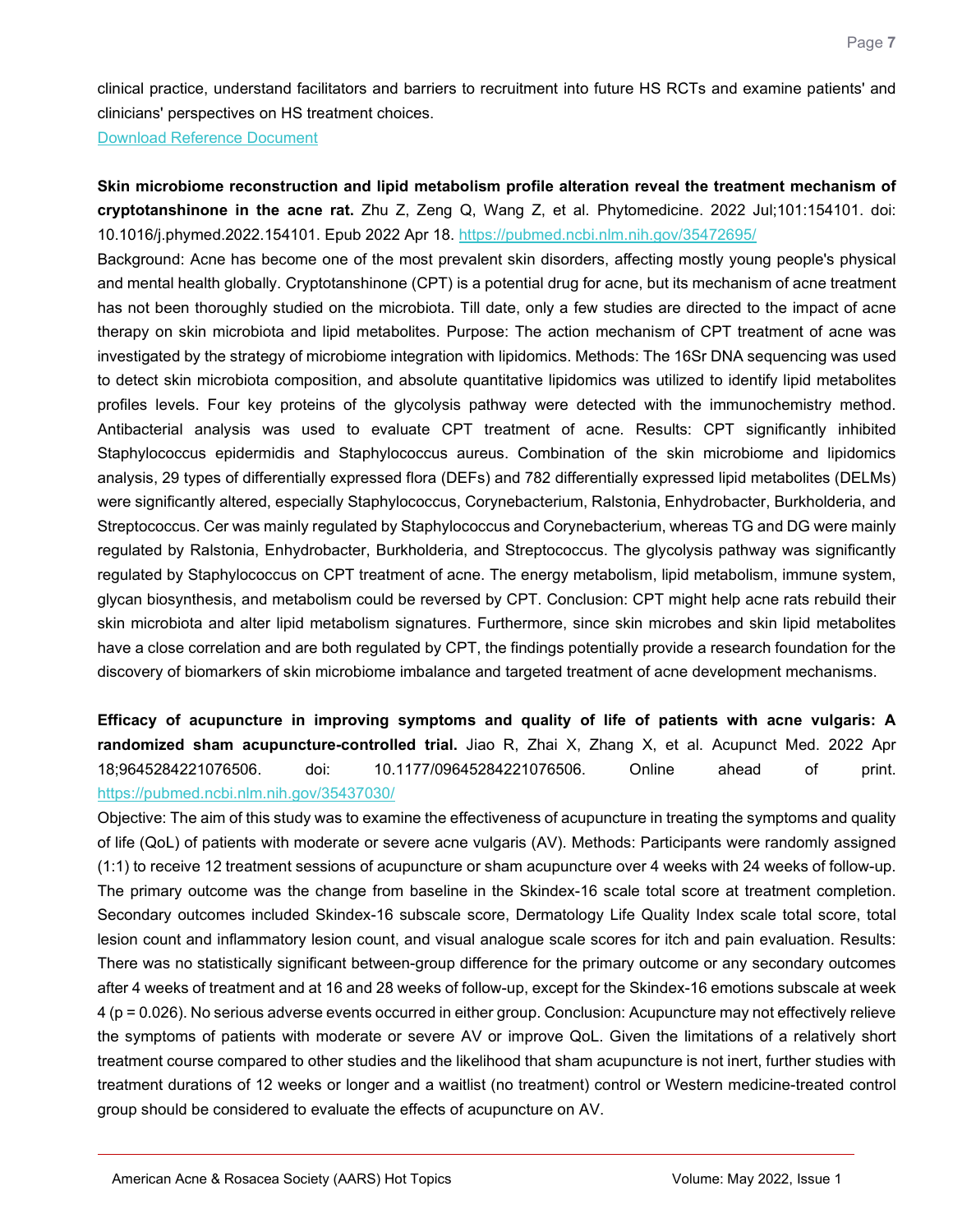<span id="page-7-0"></span>**Aging-conferred SIRT7 decline inhibits rosacea-like skin inflammation by modulating toll-like receptor 2‒NFκB signaling.** Li G, Tang X, Zhang S, et al. J Invest Dermatol. 2022 Apr 10;S0022-202X(22)00273-1. doi: 10.1016/j.jid.2022.03.026. Online ahead of print.<https://pubmed.ncbi.nlm.nih.gov/35413292/>

Rosacea is a chronic inflammatory skin disorder that manifests abnormal enhanced sensitivity to environmental stimuli. The decreased prevalence of rosacea in aged population has been reported, but the underlying mechanism is unclear. In this study, we confirm that the rosacea-like skin inflammation induced by cathelicidin LL37 is alleviated in aged mice and mice with progeria. Primary mouse keratinocytes isolated from aged mice and human dermal fibroblasts that undergo senescence present a much lower sensitivity to proinflammatory stimuli. Mechanistically, tolllike receptor 2 (TLR2) is downregulated in the skin of both aged population and mice. Knockdown of TLR2 in young human dermal fibroblasts mimics the attenuated immune response to LL37 and TNF-α evidenced in aged human dermal fibroblasts, whereas overexpression of TLR2 in aged human dermal fibroblasts rescued this attenuation. At the molecular level, in response to inflammatory stimuli, SIRT7 mediates the upregulation of TLR2, which promotes the activation of NF-κB signaling. The decay of SIRT7 confers an age-related decline of TLR2–NF-κB signaling. Although the overexpression of exogenous Sirt7 abrogates skin immune reactivity reduction in aged mice, loss of Sirt7 alleviates the rosacea-like features in mice. Thus, we reveal a SIRT7–TLR2–NF-KB axis that can be targeted for the improvement of rosacea.

<span id="page-7-1"></span>**The effects of green tea (camellia sinensis), bamboo extract (bambusa vulgaris) and lactic acid on sebum production in young women with acne vulgaris using sonophoresis treatment.** Chilicka K, Rogowska AM, Rusztowicz M, et al. Healthcare (Basel). 2022 Apr 5;10(4):684. doi: 10.3390/healthcare10040684. <https://pubmed.ncbi.nlm.nih.gov/35455861/>

People struggling with acne vulgaris, not only experience skin eruptions and skin pain, but also report that their quality of life is worse compared with healthy people. This study examined, for the first time, the effect of sonophoresis on select skin parameters (sebum level) in young women suffering from acne vulgaris. The study included 60 women 19-23 years of age (M = 21.45, SD = 0.91) with mild and moderate facial acne. The inclusion criteria were 19-23 years of age, female or male gender, mild to moderate acne, no dermatological treatment within last 12 months, and no hormonal contraception (women). No men volunteered for the study, so the group was homogeneous. The patients were divided into two groups. Group A underwent a sonophoresis procedure using ultrasound and ultrasound gel combined with a green tea, bamboo extract ampule, and 5% lactic acid. Group B was the placebo group, where sonophoresis was performed using only ultrasound gel (no ampules). The members of the placebo group were told that they were undergoing sonophoresis with a green tea, bamboo extract, and 5% lactic acid ampule. Before and after the series of procedures, sebum levels were measured in the skin. Each patient underwent a series of five procedures using sonophoresis equipment at one-week intervals. Sonophoresis with green tea, bamboo extract, and 5% lactic acid contributed to the reduction of skin eruptions and sebum levels in the participants of the study (group A). The study results demonstrated that the combined use of plant preparations, lactic acid, and ultrasound had a positive effect on the skin of people suffering from acne vulgaris, including reduction of skin eruptions and sebum levels on the surface of the skin.

[Download Reference Document](https://files.constantcontact.com/c2fa20d1101/232ee1af-ca7e-41f9-b3f4-ac60cb6324c7.pdf?rdr=true)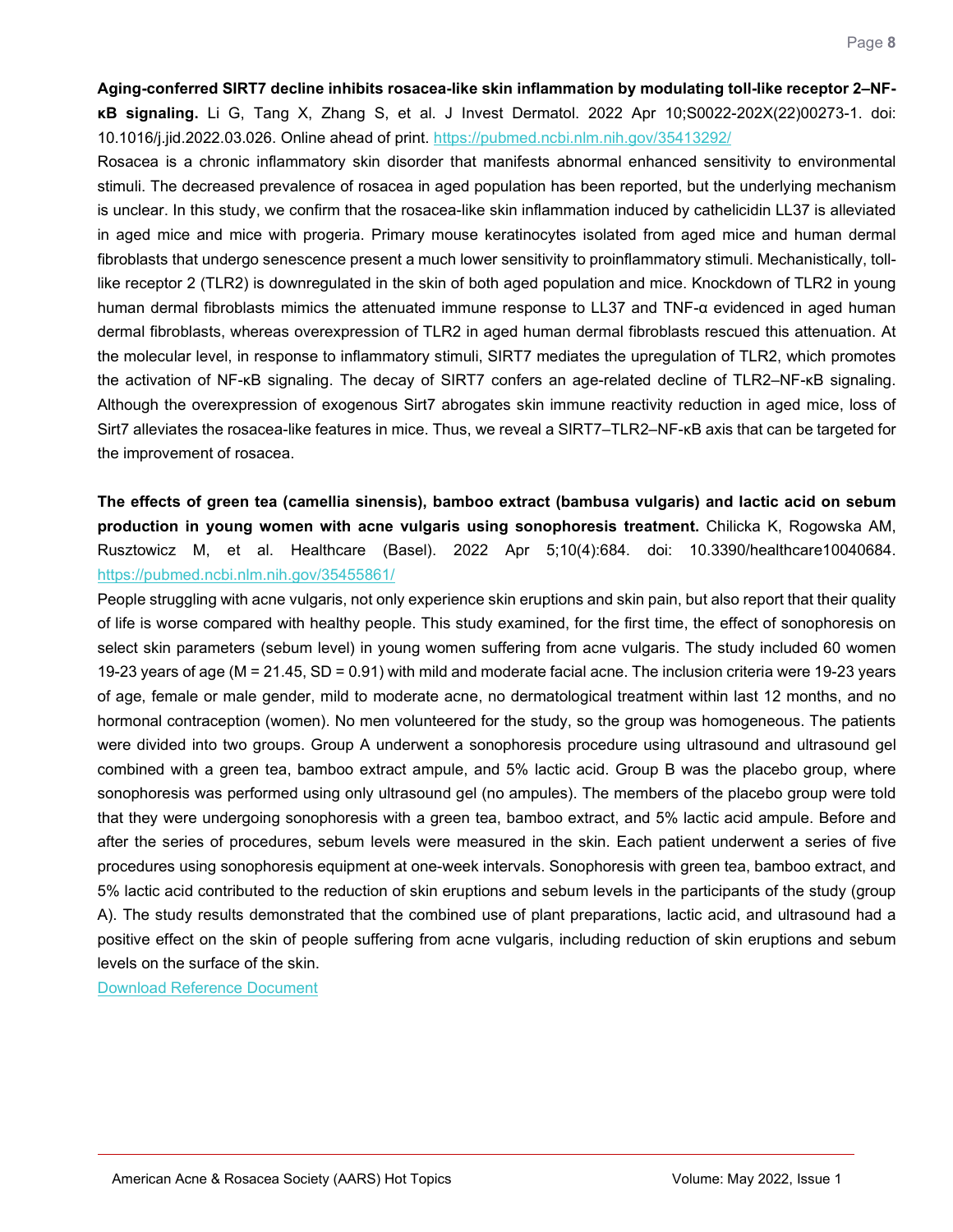## **Clinical Reviews**

<span id="page-8-0"></span>**What is new in adult acne for the last 2 years: Focus on acne pathophysiology and treatments.** Dagnelie MA, Poinas A, Dréno B. Int J Dermatol. 2022 May 6. doi: 10.1111/ijd.16220. Online ahead of print. <https://pubmed.ncbi.nlm.nih.gov/35521784/>

Acne affects more than 640 million people worldwide, including about 85% of adolescents. This inflammatory dermatosis affects the entire population, from teenagers to adults, which reinforces the need to investigate it. Furthermore, in adults, acne has serious consequences, including a psychological impact, low self-esteem, social isolation, and depression. Over the last years, the understanding of acne pathophysiology has improved, mainly thanks to the identification of the pivotal role of the microbiota. The aim of this review was to screen the most recent scientific literature on adult acne and the newly tested treatments. Clinically, therapeutic innovations for the treatment of acne have been recently developed, including pre/probiotics, new molecules, and innovative formulations associated, however, with fewer side effects. Moreover, clinical trials are underway to use off-label molecules that seem to be proving their value in the fight against adult acne.

<span id="page-8-1"></span>**The anti-inflammatory effects of cannabidiol (CBD) on acne.** Peyravian N, Deo S, Daunert S, Jimenez JJ. J Inflamm Res. 2022 May 3;15:2795-2801. doi: 10.2147/JIR.S355489. eCollection 2022. <https://pubmed.ncbi.nlm.nih.gov/35535052/>

Acne is the most common skin condition in the United States and affects approximately 85% of people ages 12-24. As a multifactorial disease, the pathogenesis of acne involves overproduction of sebum, irregular shedding of the cutaneous cells, accretion of Cutibacterium acnes at the pilosebaceous unit, and inflammation. To date, conventional therapies for acne include topical retinoids, over-the-counter bactericidal agents, and systematic treatments, such as oral antibiotics and isotretinoin. However, the potential for significant side effects and risk of antibiotic resistance remain limitations in these therapies, in turn reducing patient compliance and adherence to acne treatment regimens. Therefore, the use of natural plant-derived treatments or phytotherapeutics as an alternative or adjuvant to conventional treatments is attractive to patients due to their safety and minimal risk for side effects. Cannabidiol (CBD) is a non-psychoactive phytocannabinoid of the Cannabis sativa (hemp) plant. The therapeutic use of CBD has been implicated in many diseases with an inflammatory aspect, including cancers, neurodegeneration, immunological disorders, and dermatological diseases. However, the use of CBD for acne treatment remains a novel window of opportunity. Herein, we summarize the available and relevant data, highlighting the potential use of CBD in acne for its anti-inflammatory properties. To that extent, CBD and other cannabis constituents such as cannabis seeds were found to reduce inflammation and expression of inflammatory cytokines including TNF-α and IL-1β when evaluated in acne-like conditions. Treatment with these cannabis extracts was also found to be safe and well tolerated, further strengthening the prospect of CBD as an anti-inflammatory therapeutic for acne.

[Download Reference Document](https://files.constantcontact.com/c2fa20d1101/7dd4ef6f-fc8b-4c25-a194-f553e770722a.pdf?rdr=true)

<span id="page-8-2"></span>**Acute acne flare following isotretinoin administration successfully treated by 5-aminolevulinic acid photodynamic therapy.** Jia L, Lei S, Zhang L, et al. Photodiagnosis Photodyn Ther. 2022 Apr 29;102893. doi: 10.1016/j.pdpdt.2022.102893. Online ahead of print.<https://pubmed.ncbi.nlm.nih.gov/35500742/>

The acne flare occurs in a small proportion of patients at the initiation of oral isotretinoin. The traditional therapy is oral corticosteroids. But for particularly patients it's also accompany with side effects, such as metabolic disorder, inhibition of immune function and so on. Here, we report a young man with acute acne flare following isotretinoin administration was treated by 5-aminolevulinic acid photodynamic therapy (ALA-PDT). 5-ALA cream (5%) has been applied on all skin lesions and kept under a black plastic film for 2 h, and then the skin lesions were exposed under a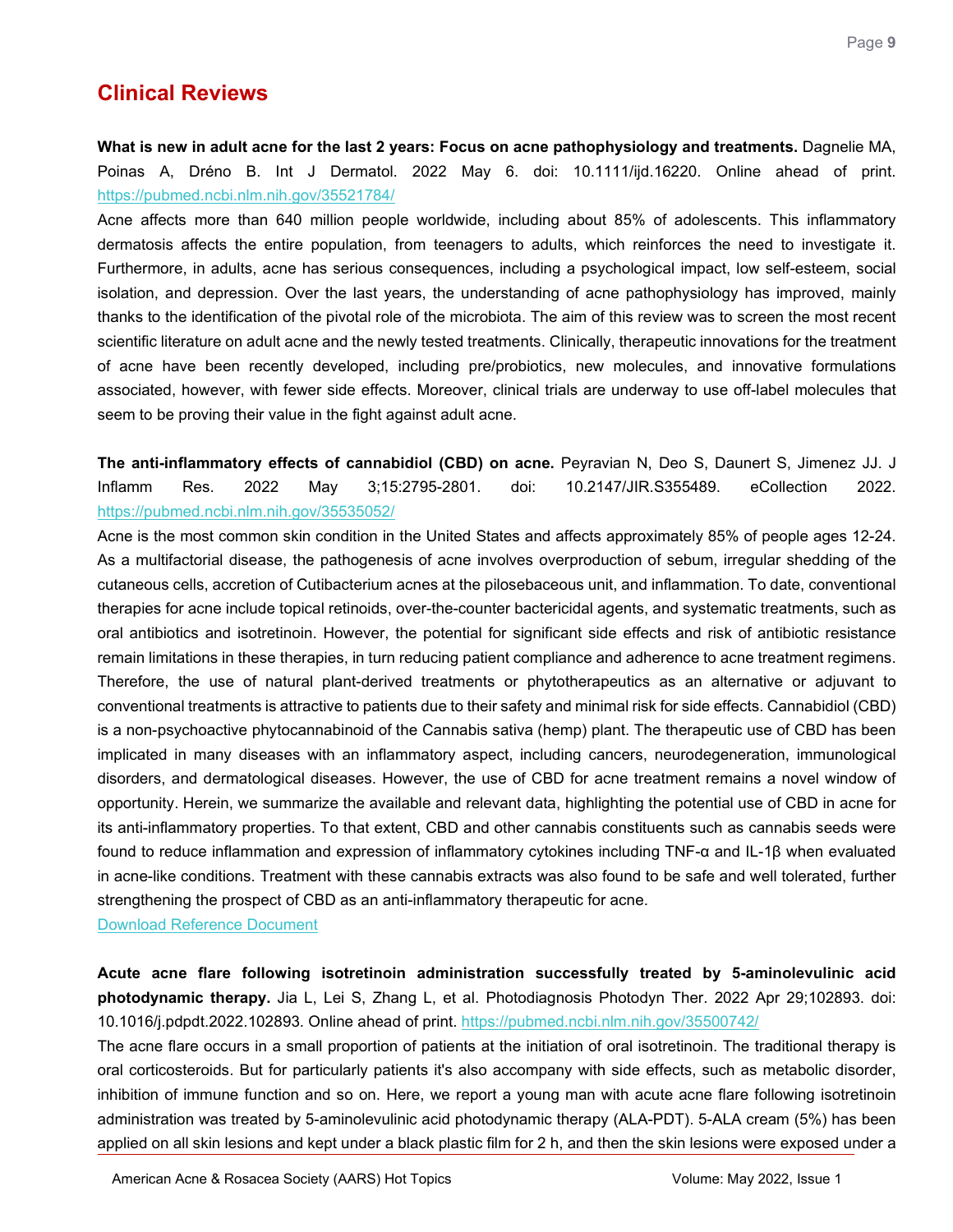LED PDT equipment, with a wavelength of 633 ± 6 mm, power density of 42 mW/cm2, irradiation duration of 30 min for each light spot and light dose of 75.6 J/cm2, for each treated area. A total of seven treatments were provided, with complete clearance and excellent cosmetic result. Here, ALA-PDT as a novel therapeutic option in acne flare.

<span id="page-9-0"></span>**Intralesional treatments in hidradenitis suppurativa: A systematic review.** Cuenca-Barrales C, Montero-Vílchez T, Sánchez-Díaz M, et al. Dermatology. 2022 Apr 27;1-8. doi: 10.1159/000524121. Online ahead of print. <https://pubmed.ncbi.nlm.nih.gov/35477143/>

Hidradenitis suppurativa (HS) is an inflammatory chronic disease with difficult management. In some scenarios, intralesional (IL) treatments could be useful. However, the scientific evidence available is limited and heterogeneous. We aimed to synthesize the available scientific evidence on IL treatments in HS. We conducted a systematic review in July 2021. The clinical databases reviewed included MEDLINE and Embase. All types of epidemiological studies and case series with at least 10 patients were included; reviews, guidelines, protocols, conference abstracts, case series with less than 10 patients, and case reports were excluded. Fifteen articles representing 599 patients and 1,032 lesions were included for review. Corticosteroid injections were the most reported treatment. They showed effectiveness for the treatment of acute inflammatory lesions and fistulas in terms of reduction of lesion counts, symptoms, and signs of inflammation and were safe in general terms. Light-based therapies were the other main treatment group, including photodynamic therapy and 1,064-nm diode laser. They were also effective, but more local and systemic adverse events were reported. Other treatments included botulinum toxin type B and punch-trocarassisted cryoinsufflation (cryopunch). They were effective and safe, although were reported anecdotally. The main limitation of the systematic review was the general quality of the articles included. In conclusion, IL treatments such as corticosteroid injections and light-based therapies seem to be effective and safe for both acute inflammatory lesions and fistulas, although more prospective studies, with higher sample sizes and with standardized outcomes are needed to provide more scientific evidence on the subject.

[Download Reference Document](https://files.constantcontact.com/c2fa20d1101/9538fc94-e63c-4457-99dc-6dc786286a7f.pdf?rdr=true)

<span id="page-9-1"></span>**Nanofat and platelet-rich plasma injections used in a case of severe acne scars.** Pons S, Jammet P, Galmiche S, et al. J Stomatol Oral Maxillofac Surg. 2022 Apr 26;S2468-7855(22)00107-0. doi: 10.1016/j.jormas.2022.04.018. Online ahead of print.<https://pubmed.ncbi.nlm.nih.gov/35487496/>

Background: Acne is a common chronic inflammatory disease, which can result in permanent scarring. Different types of treatments have been used in order to treat acne scars. However, esthetic results have proved variable. Furthermore, none of these treatments has had an impact on the underlying inflammatory process. Objective: The main purpose of this case-report is to suggest a new potential therapy for acne scar management combining esthetic filling with an anti-inflammatory and a regenerative action. Methods: A Platelet rich plasma (PRP) and Nanofat mixture was injected into the pathological dermis in order to treat and fill severe acne scars. Results: After a one- year followup, skin elasticity had improved, scar reduction and a reversal of the inflammation process had been observed. Conclusions: PRP and Nanofat could represent a new and promising therapeutic approach in the treatment of the inflammatory scarring process in severe acne.

<span id="page-9-2"></span>**Procedural and surgical treatment modalities for acne scarring - part 2.** Renzi M, McLarney M, Jennings T, et al. J Am Acad Dermatol. 2022 Apr 22;S0190-9622(22)00678-8. doi: 10.1016/j.jaad.2022.04.022. Online ahead of print.<https://pubmed.ncbi.nlm.nih.gov/35469981/>

The optimal treatment of acne scarring is challenging because it involves consideration of several factors, including the type and number of scars, Fitzpatrick skin type, and the amount of downtime permissible to the patient. The second article in this CME series discusses the procedural treatments available for acne scarring, including the use